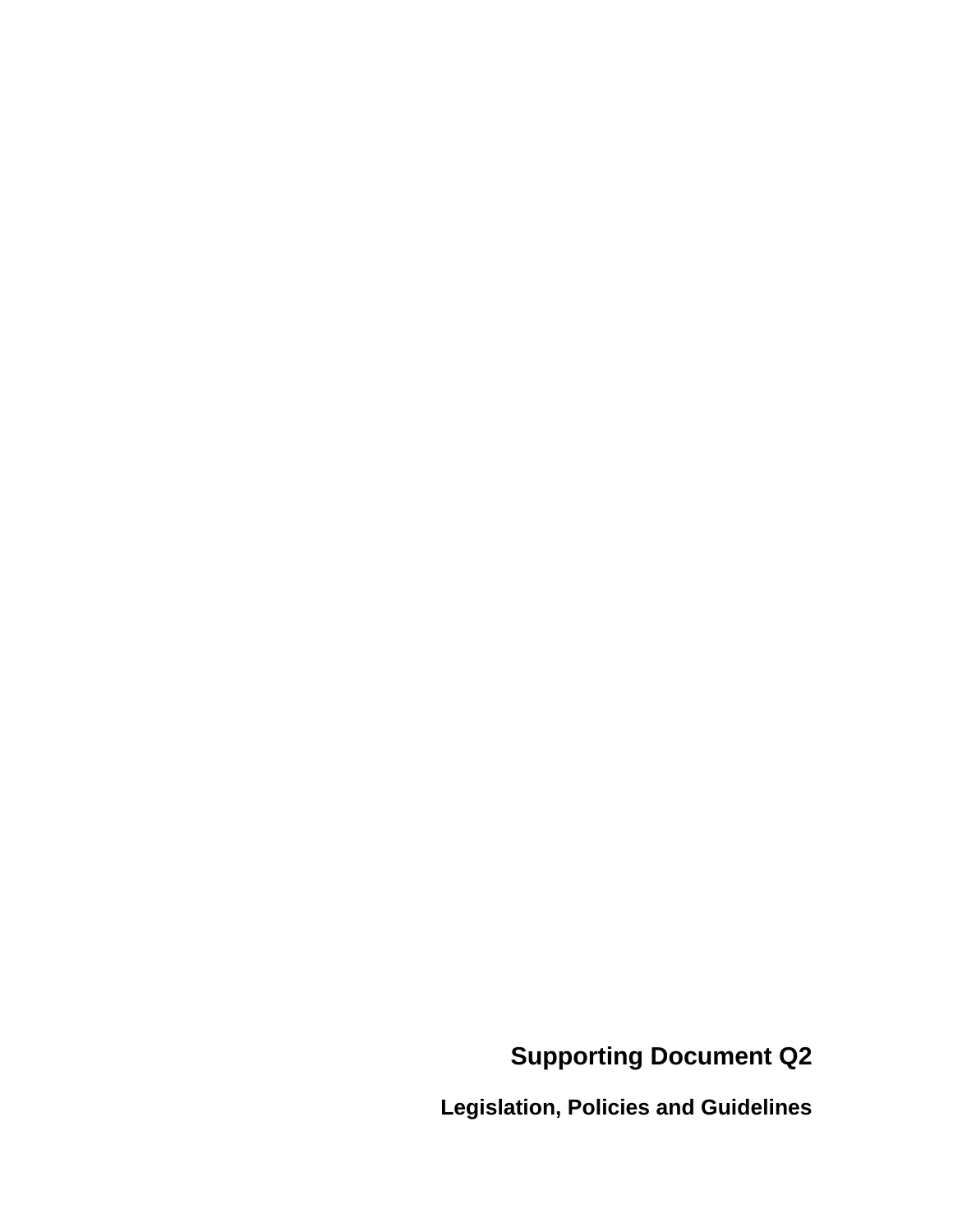### **Legislation, Policies and Guidelines**

#### **Giant Mine Remediation**

In 1999 Royal Oak Mines was assigned into bankruptcy. Since that time Indian and Northern Affairs Canada (INAC) has overseen care and maintenance of the Giant Mine site and has completed in depth investigative baseline studies of the site. Using this information, INAC developed a remediation plan for the site with the assistance of a Technical Advisor team and Independent Peer Review Panel. Implementation of the remediation plan will be managed by the Contaminants and Remediation Directorate. The remediation of Giant Mine is under the management of Indian Affairs and Northern Development. The Contaminants and Remediation Directorate (CARD) of the Northern Affairs Organization of Indian and Northern Affairs Canada (INAC) works within a broad management system for all northern contaminated sites. This being the case, the department must follow several guiding documents while managing and determining final remediation options for the Giant Mine, The following federal legislation, policies and guidance documents provide a broad context as to how remediation should be approached or considered:

- *Department of Indian Affairs and Northern Development Act*, R.S.C., 1985, c. I-6, s.4.
- *Northwest Territories Waters Act*, R.S.C. 1992, c. 39.
- *Mackenzie Valley Resource Management Act*, R.S.C., 1998 c.25.
- Federal Contaminated Sites Action Plan (FCSAP)
- A Federal Approach to Contaminated Sites (Contaminated Sites Management Working Group, 2000)
- Contaminated Sites Management Policy (INAC, 2002) & Northern Affairs Program Contaminated Sites Management Policy (INAC, 2002)
- Treasury Board Policy on Management of Real Property (Treasury Board Secretariat, 2006)
- Canadian Council of Ministers of the Environment (CCME) National Classification System for contaminated sites.

Furthermore, INAC and the Government of the Northwest Territories executed a Cooperation Agreement on March 15, 2005 respecting the Giant Mine Remediation Project to co-ordinate the surface and underground remediation work (Supporting Document \*\*). The agreement is specific to the Giant Mine Remediation Project and creates an arrangement between Canada and GNWT to co-operate and co-ordinate the care and maintenance of the mine site, the regulatory approvals of the remediation project and the subsequent implementation.

The parties also agree to coordinate activities related to the Giant Mine Remediation Project based on the following key goals:

- finalize and implement an effective care and maintenance plan;
- finalize and implement a remediation plan for the Giant mine site that is cost effective;
- protect human health, public safety, and the environment;
- maximize territorial economic opportunities; and,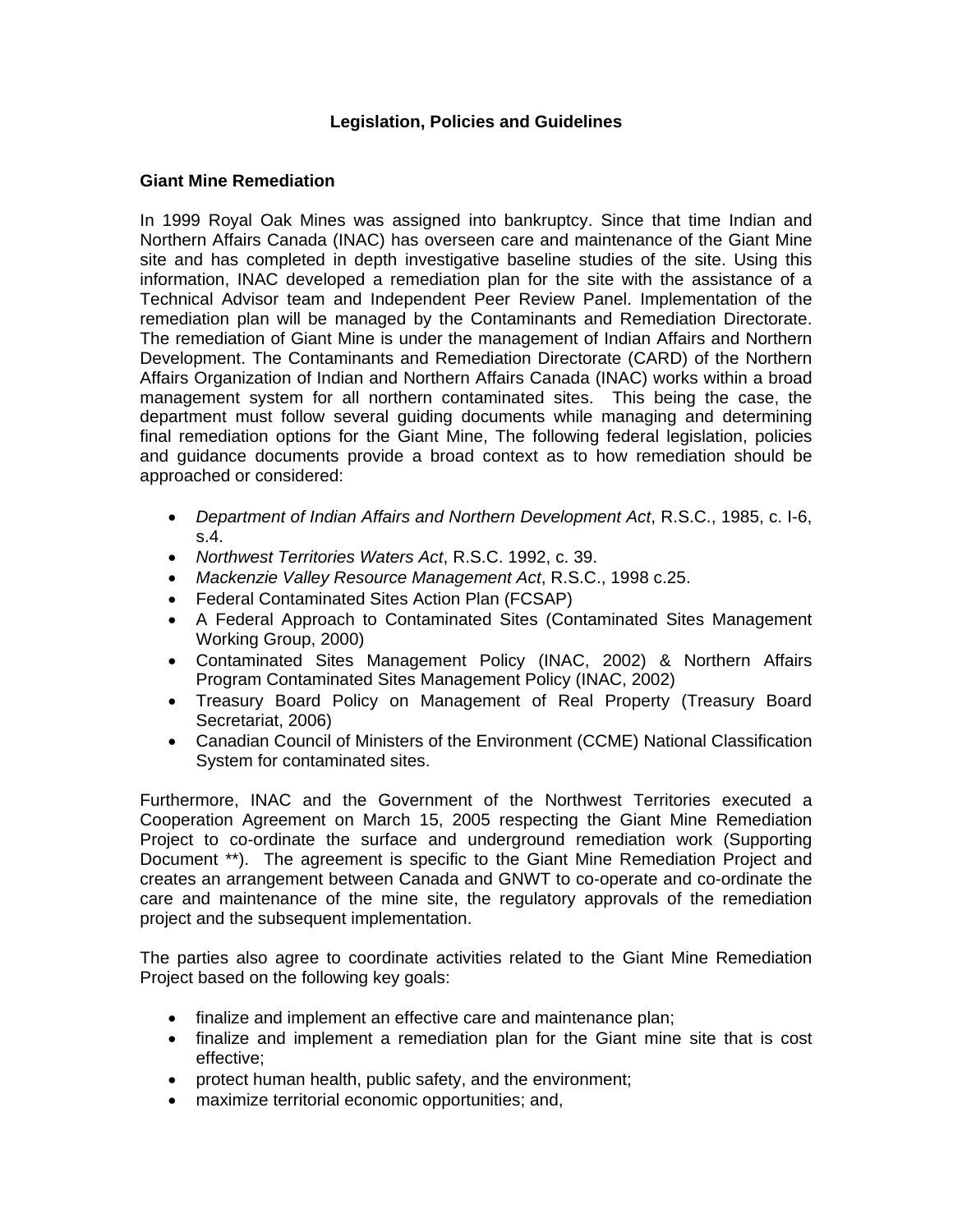• co-operate in the spirit of smart regulations to achieve a timely, efficient and costeffective process based on accountability and performance.

 The agreement does not transfer jurisdictional responsibilities or liabilities that each party otherwise may have with respect to the Giant mine site.

In consideration of the Cooperation Agreement, the following territorial legislation, policies and guidance documents provide further context as to how remediation should be approached or considered:

- *Environmental Protection Act,* R.S.N.W.T. 1988,C. e-7
- Environmental Guideline for Contaminated Site Remediation*, (GNWT 2003)*
- *Commissioner's Land Act,* R.S.N.W.T. 1988, c. C-11
- *Mine Health and safety Act*, R.S.N.W.T. 1994, c.25

In addition to the above federal and territorial legislation and policies, INAC must also follow specific federal and territorial legislation and guidelines that will pertain to the remediation work planned for Giant Mine. Codes, standards and regulations potentially applicable to the Giant Mine Remediation Plan are listed in Table 1.

Procurement must be compliant with applicable federal legislation and policies. Potential contractors will be encouraged to provide, to the greatest extent feasible, employment opportunities to Northerners, including First Nations, and to provide appropriate training of employees. It is the program view that achieving these secondary objectives can make a real and sustainable contribution to the northern economy, and to the long-term benefit of First Nations..

Contamination at the Giant mine site has been assessed against the Canadian Council of Ministers of Environment (CCME) National Classification System for contaminated sites and has been reviewed and assessed by the expert departments (Environment Canada, Fisheries and Oceans, and Health Canada) in support of the Federal Contaminated Sites Action Plan. In all cases, the Giant mine site has been ranked as one of the top priority sites in Canada requiring remediation.

Based on the above, certain principles or objectives that are relevant to the Giant site have been excerpted below and occasionally modified to be more site-specific. INAC will commit to the following principles, which are divided into categories of general principles/policies; partnerships with First Nations, and Remediation options and selection.

The intent of this project is to minimize health and safety and environmental risks associated with the Giant Mine site and implement a remediation plan that meets the needs and concerns of DIAND, GNWT, Aboriginal partners and all Northerners.

#### **General INAC principles/policies:**

• meet the overall departmental objective to contribute to a safer, healthier, sustainable environment for Aboriginal peoples and northern residents by striving to preserve and enhance the ecological integrity of the environment. (Contaminated Sites Management Policy, INAC 2002)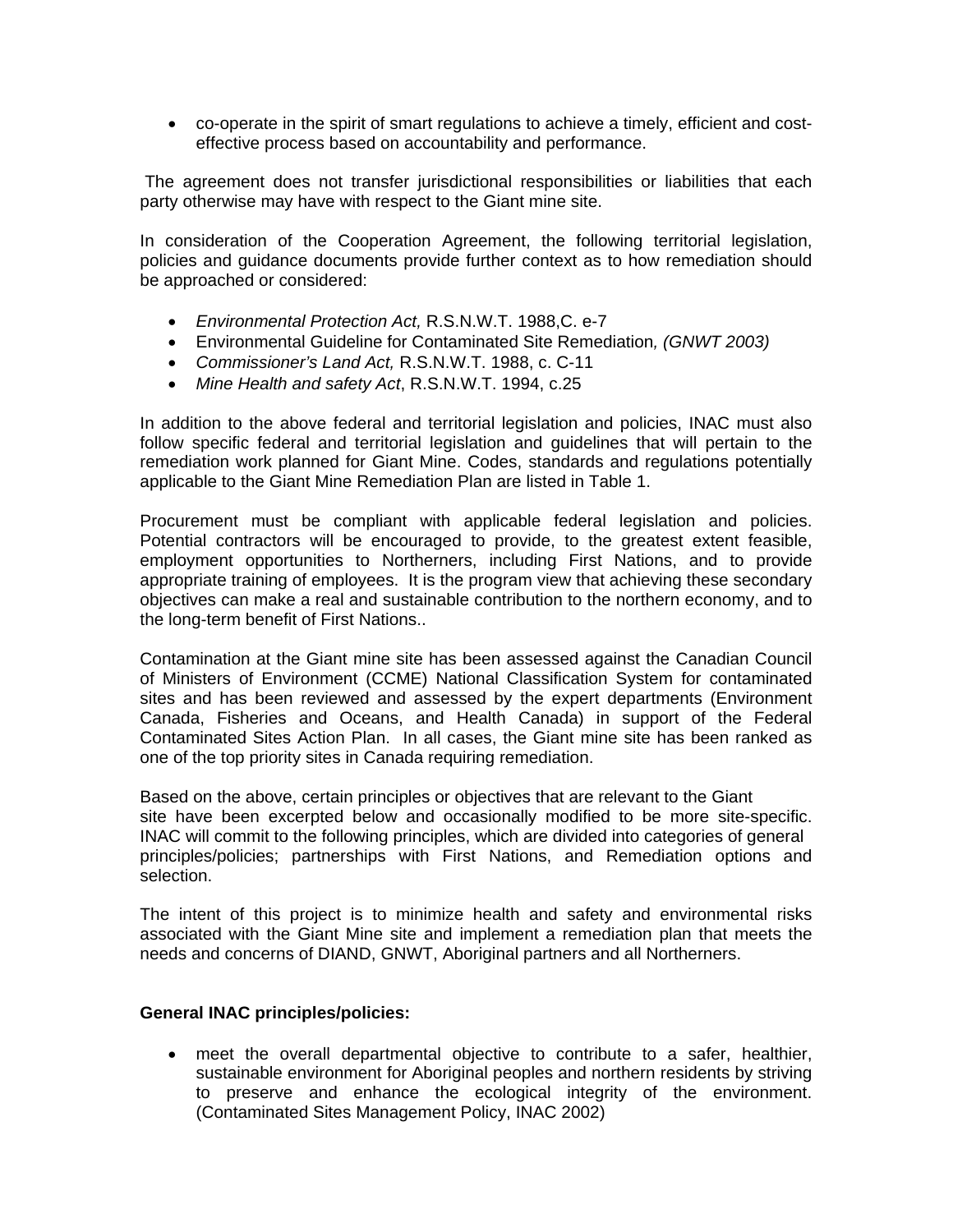- immediate and reasonable action must be taken to protect the health and safety of persons and the environment. (Policy on Management of Real Property, November 2006)
- meet federal and departmental policy requirements and legal obligations regarding the management of contaminated sites; (Contaminated Sites Management Policy, INAC 2002)
- adopt solutions tailored to the northern environment and peoples wherever possible. This includes leveraging local knowledge and incorporating the unique needs of northerners and the environment they live in into the development and implementation of remediation; (NAP CSP Management Framework)

## **INAC Relationships with First Nations:**

- promote Aboriginal and northern participation in the identification, assessment, decision-making and remediation/risk management processes relating to the Giant site (Contaminated Sites Management Policy, INAC 2002).
- promote respect and sharing of knowledge, experience and resources in partnerships/teamwork with clients and partners; (Northern Affairs Program Contaminated Sites Program Management Framework)
- promote the social and economic benefits that may accrue to First Nations, and northern communities (Contaminated Sites Management Policy, INAC 2002)
- plan, where appropriate, the scale and pace of remediation/risk management in keeping with northern and Aboriginal capacity to be involved. (Contaminated Sites Management Policy, INAC 2002)
- incorporate economic opportunities, to the extent possible, for northern and Aboriginal communities in the management and remediation of the site. (Contaminated Sites Management Policy, INAC 2002)

## **Remediation options and selection:**

- provide a scientifically valid, risk management based framework for setting priorities, planning, implementing and reporting on the management of contaminated sites (Contaminated Sites Management Policy, INAC 2002)
- apply the following criteria in determining the priority for managing contaminated sites:
	- o human and environmental health and safety;
	- o legal and claims obligations;
	- o significant impact on the environment; and concerns of Aboriginal people and other northerners. (Contaminated Sites Management Policy, INAC 2002)
	- o apply overall cost-effectiveness considerations. (Contaminated Sites Management Policy, INAC 2002)
- risk management principles are applied to determine the most appropriate and cost-effective course of action for each site ... activities must be guided by standards endorsed by the Canadian Council of Ministers of the Environment (CCME) (Treasury Board Policy on Management of Real Property, November 2006) and the Government of the Northwest Territories.

Application of Legislation, Policies and Guidelines

Contractors working on the Giant Mine Remediation Project will be required to: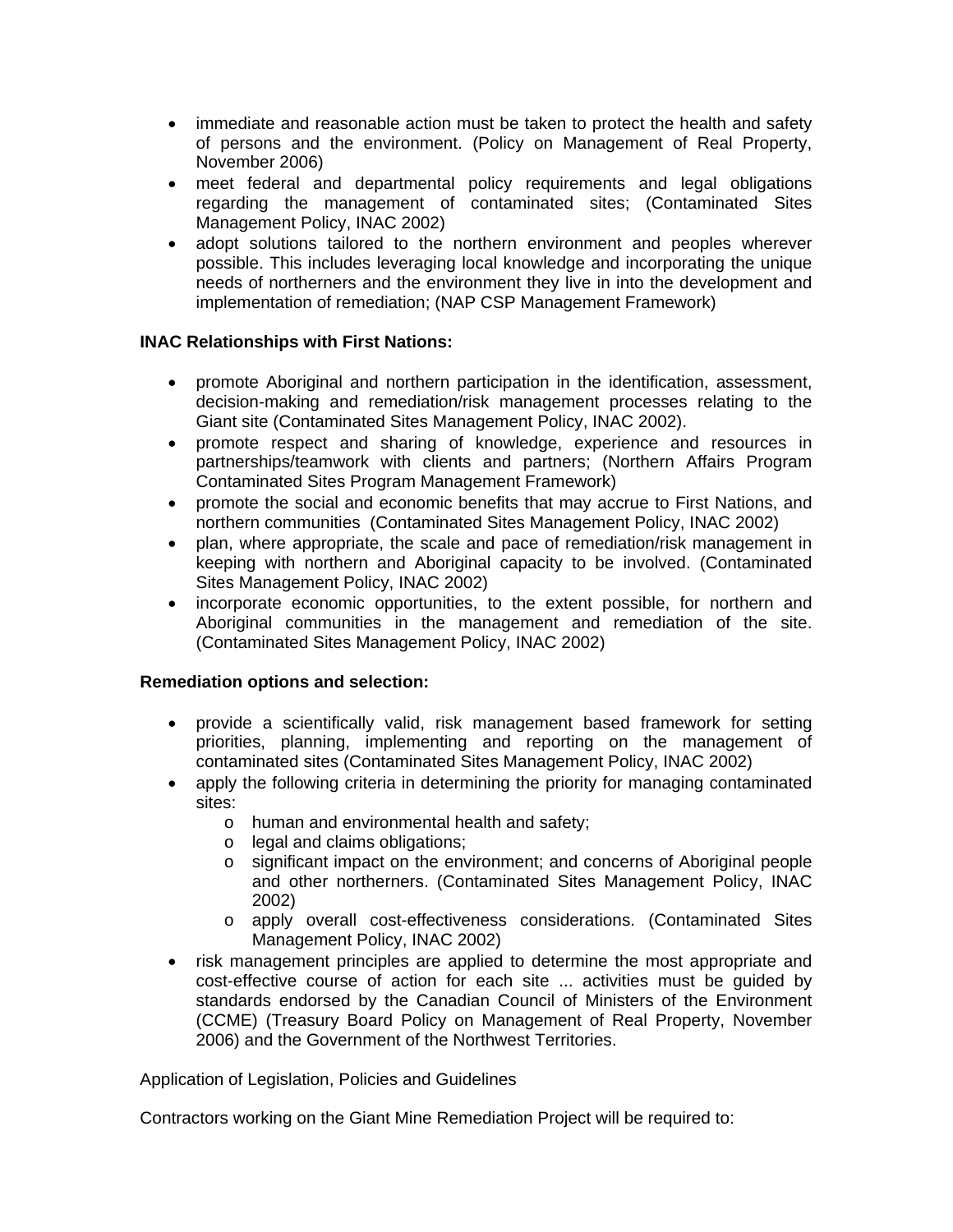- Meet or exceed all codes, standards and regulations under the authority of the Government of Canada and the Government and the Northwest Territories (Table 1)
- Use the latest version of all specified standards, codes and referenced documents.
- Consider additional codes, standards and regulations not listed as a requirement of the Law of the Land and will form a part of the work.
- Comply with non-referenced relevant codes, standards, regulations and acts.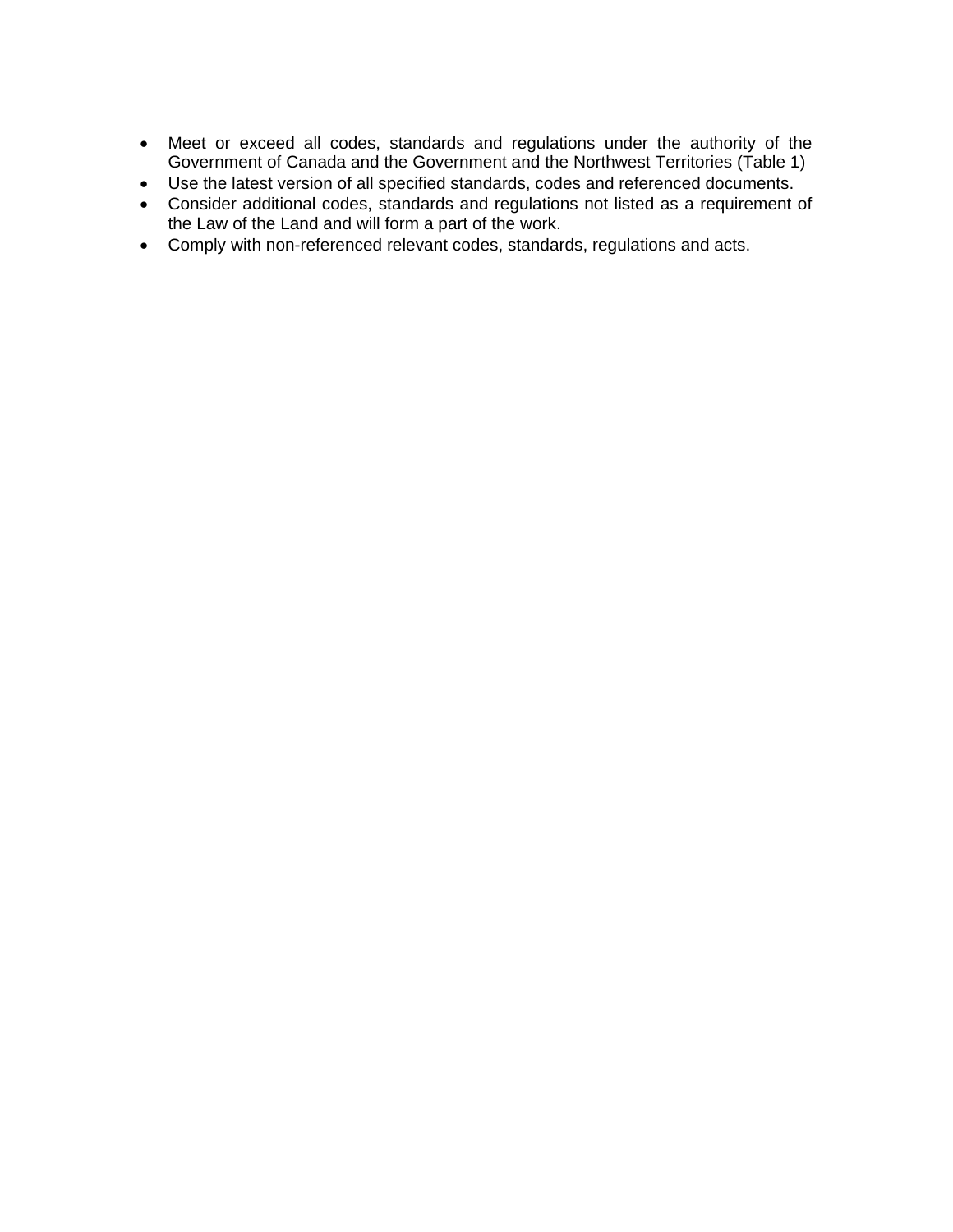Table 1 Listing of the codes, standards and regulations potentially applicable to the Giant Mine Remediation Plan.

| <b>Government of Canada</b>                                                 |                                                                    | <b>Applicable/Not</b> |
|-----------------------------------------------------------------------------|--------------------------------------------------------------------|-----------------------|
| governing codes, standards                                                  | <b>Regulatory Authority</b>                                        | Sure / Not            |
| and guidelines, and regulations                                             |                                                                    | <b>Applicable</b>     |
| Canada occupational Health                                                  | <b>Canada Labour Code</b>                                          | <b>Applicable</b>     |
| and Safety Regulations                                                      | Part 11 - Occupational Health and                                  |                       |
|                                                                             | Safety                                                             |                       |
| Mackenzie Valley Land Use                                                   | <b>Mackenzie Valley Resource</b>                                   | <b>Applicable</b>     |
| Regulations<br><b>Northwest Territories Waters</b>                          | <b>Management Act</b>                                              |                       |
| Regulations                                                                 | The Northwest Territories Waters<br>Act                            | <b>Applicable</b>     |
| <b>Inter-Provincial Movement</b>                                            | <b>Canadian Environmental</b>                                      | <b>Applicable</b>     |
| of Hazardous Waste                                                          | <b>Protection Act</b>                                              |                       |
| Regulations                                                                 |                                                                    |                       |
| Ozone Depleting<br>$\bullet$                                                |                                                                    |                       |
| <b>Substances Regulations</b>                                               |                                                                    |                       |
| <b>Controlled Products Regulations</b>                                      | <b>Canada Labour Code</b>                                          | <b>Applicable</b>     |
|                                                                             | Part II Occupational Health and                                    |                       |
|                                                                             | Safety                                                             |                       |
|                                                                             | Hazardous Materials Information                                    |                       |
|                                                                             | <b>Review Act</b>                                                  |                       |
|                                                                             |                                                                    |                       |
| National Fire Code of Canada                                                | National Fire Code of Canada                                       | <b>Applicable</b>     |
|                                                                             | Canadian Commission on Building                                    |                       |
|                                                                             | and Fire Codes                                                     |                       |
|                                                                             | Natural Resources Canada                                           |                       |
|                                                                             | 1995 a. 2002                                                       |                       |
| <b>Transportation of Dangerous</b><br>$\bullet$<br><b>Goods Regulations</b> | <b>Transportation of Dangerous</b><br><b>Goods Act</b>             | <b>Applicable</b>     |
| <b>Territorial Land Use Regulations</b>                                     | <b>Territorial Lands Act</b>                                       | <b>Applicable</b>     |
| Department of Fisheries and<br>$\bullet$                                    | <b>Fisheries Act</b>                                               | <b>Applicable</b>     |
| <b>Oceans Regulations</b>                                                   |                                                                    |                       |
| (Environment Canada) Metal<br>$\bullet$                                     |                                                                    |                       |
| Mining and Effluent                                                         |                                                                    |                       |
| Regulations                                                                 |                                                                    |                       |
| BILL C-45 - Amendments to the                                               | <b>Criminal Code</b>                                               | <b>Applicable</b>     |
| Criminal Code Affecting the                                                 |                                                                    |                       |
| Criminal Liability of Organizations                                         |                                                                    |                       |
| Use of Electricity in Mines<br>$\bullet$                                    | <b>Canadian Electrical Code</b>                                    | <b>Applicable</b>     |
| <b>Qualifying Permanent</b><br>$\bullet$                                    |                                                                    |                       |
| <b>Connections in Substations</b>                                           |                                                                    |                       |
| Grounding                                                                   |                                                                    |                       |
| Bonding and Grounding of<br>$\bullet$                                       |                                                                    |                       |
| <b>Electrical Equipment</b>                                                 |                                                                    |                       |
| <b>Communications Cables</b>                                                |                                                                    |                       |
| Local bylaws and Regulations                                                |                                                                    | Applicable            |
| and Requirements of AHJ                                                     |                                                                    |                       |
| (authorities having jurisdiction                                            |                                                                    |                       |
| over building, fire and plumbing<br>regulation)                             |                                                                    |                       |
|                                                                             | Government of the Northwest Territories governing codes, standards |                       |
| and guidelines and regulations                                              |                                                                    |                       |
|                                                                             |                                                                    |                       |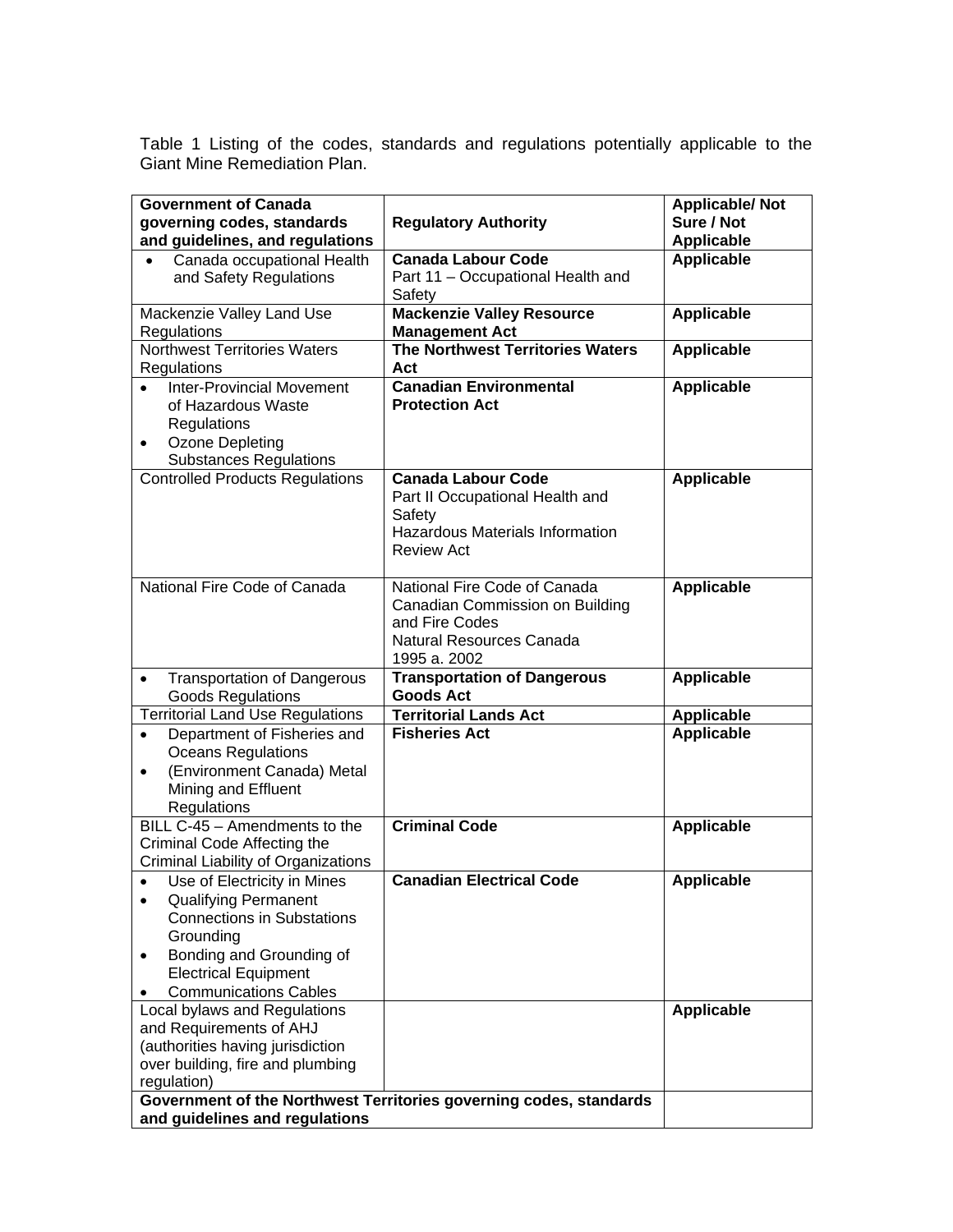| Spill Contingency Planning<br>$\bullet$                    | <b>Environmental Protection Act,</b>    | <b>Applicable</b> |
|------------------------------------------------------------|-----------------------------------------|-------------------|
| and Reporting Regulations                                  | R.S.N.W.T. 1988,C. e-                   |                   |
| Used Oil and Waste Fuel<br>$\bullet$                       |                                         |                   |
| <b>Management Regulations</b>                              | <b>Labour Standards Act</b>             | <b>Applicable</b> |
| <b>Annual Vacations</b><br>$\bullet$<br><b>Requlations</b> |                                         |                   |
| <b>Educational Work</b><br>$\bullet$                       |                                         |                   |
| <b>Experience Regulations</b>                              |                                         |                   |
| <b>Employment of Young</b><br>$\bullet$                    |                                         |                   |
| Persons Regulations                                        |                                         |                   |
| Notice of Termination<br>$\bullet$                         |                                         |                   |
| <b>Exemption Regulations</b>                               |                                         |                   |
| <b>Pregnancy and Parental</b><br>$\bullet$                 |                                         |                   |
| Leave Regulations                                          |                                         |                   |
| <b>General Sanitation</b><br>$\bullet$                     | <b>Public Health Act</b>                | <b>Applicable</b> |
| Regulations                                                |                                         |                   |
| <b>Fire Prevention Regulations</b><br>$\bullet$            | <b>Fire Prevention Act</b>              | <b>Applicable</b> |
| <b>Transportation of Dangerous</b>                         | <b>Transportation of Dangerous</b>      | <b>Applicable</b> |
| <b>Goods Regulations</b>                                   | <b>Goods Act</b>                        |                   |
| <b>Worksite Hazardous</b><br>$\bullet$                     | <b>Safety Act</b>                       | <b>Applicable</b> |
| Materials Information System<br>Regulations (WHMIS)        |                                         |                   |
| Consolidation of Safety Act.<br>٠                          |                                         |                   |
| <b>Consolidation of Asbestos</b><br>$\bullet$              |                                         |                   |
| <b>Safety Regulations</b>                                  |                                         |                   |
| <b>Consolidation of General</b><br>$\bullet$               |                                         |                   |
| <b>Safety Regulations</b>                                  |                                         |                   |
| Mine Health and Safety<br>$\bullet$                        | Mine Health and Safety Act,             | <b>Applicable</b> |
| Regulations                                                | R.S.N.W.T. 1994, c.25                   |                   |
|                                                            |                                         |                   |
| Commissioner's Land<br>$\bullet$                           | <b>Commissioner's Land Act,</b>         | <b>Applicable</b> |
| Regulations (Standards,                                    | R.S.N.W.T. 1988, c. C-11                |                   |
| practices and legislation                                  |                                         |                   |
| governing Occupiers Liability                              |                                         |                   |
| in the Northwest Territories)                              |                                         |                   |
| Any two persons resident in<br>$\bullet$                   | <b>Environmental Rights Act</b>         | <b>Applicable</b> |
| the Northwest Territories who                              |                                         |                   |
| are not less than 19 years of                              |                                         |                   |
| age and who are of the<br>opinion that a contaminant       |                                         |                   |
| has been released into the                                 |                                         |                   |
| environment, is being                                      |                                         |                   |
| released into the                                          |                                         |                   |
| environment, or is likely to be                            |                                         |                   |
| released into the                                          |                                         |                   |
| environment, may apply to                                  |                                         |                   |
| the Minister for an                                        |                                         |                   |
| investigation of the release or                            |                                         |                   |
| the likely release.<br><b>Boilers and Pressure Vessels</b> | <b>Boilers and Pressure Vessels Act</b> |                   |
| Regulations                                                |                                         | <b>Applicable</b> |
| <b>Standards and Guidelines</b>                            |                                         |                   |
| <b>Environmental Code of Practice</b>                      | <b>Canadian Council of Ministers of</b> | Applicable        |
| for Aboveground Storage Tank                               | the Environment (1994)                  |                   |
| <b>Systems Containing Petroleum</b><br>Products            |                                         |                   |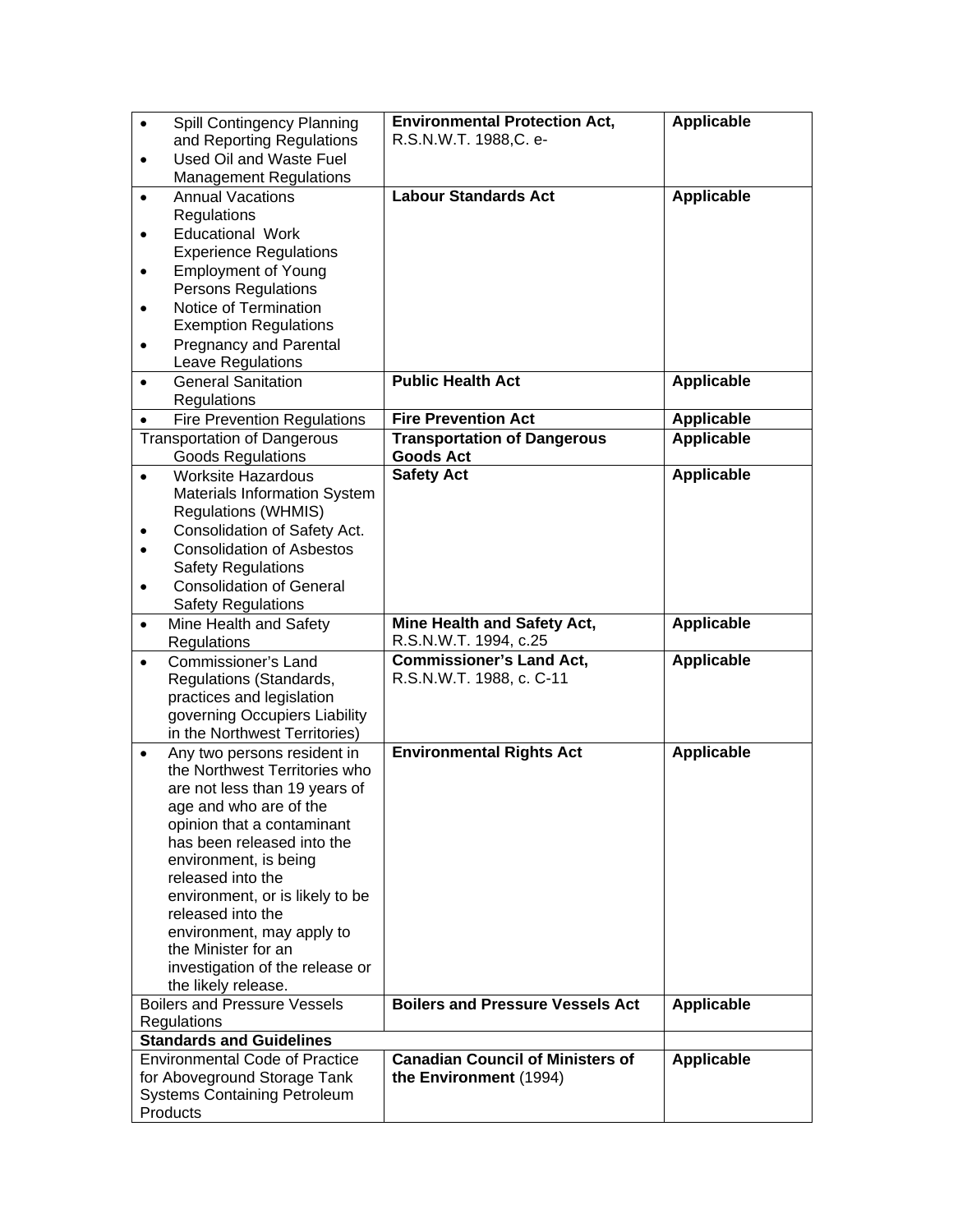| Guidelines for Canadian Drinking<br><b>Water Quality</b>                                               | <b>Health Canada</b><br>Federal, Provincial, Territorial<br>Committee on Drinking Water                                                   | <b>Applicable</b> |
|--------------------------------------------------------------------------------------------------------|-------------------------------------------------------------------------------------------------------------------------------------------|-------------------|
| <b>Guidelines for Effluent Quality</b><br>and Wastewater Treatment at<br><b>Federal Establishments</b> | <b>Environment Canada</b><br><b>Federal Activities Environmental</b><br><b>Branch</b><br><b>Environmental Conservation</b><br>Directorate | <b>Applicable</b> |
| Guidelines for the Management of<br><b>Waste Batteries</b>                                             | <b>Environment and Natural</b><br><b>Resources</b><br>Government of the Northwest<br><b>Territories</b>                                   | <b>Applicable</b> |
| Guidelines for the Management of<br>Waste Lead and Lead Paint                                          | <b>Environment and Natural</b><br><b>Resources</b><br>Government of the Northwest<br><b>Territories</b>                                   | <b>Applicable</b> |
| Guidelines for the Management of<br><b>Waste Solvents</b>                                              | <b>Environment and Natural</b><br><b>Resources</b><br>Government of the Northwest<br><b>Territories</b>                                   | <b>Applicable</b> |
| <b>Environmental Guidelines for</b><br>Contaminated Site Remediation                                   | <b>Environment and Natural</b><br><b>Resources</b><br>Government of the Northwest<br><b>Territories</b>                                   | <b>Applicable</b> |
| <b>Guidelines for Ambient Air Quality</b>                                                              | <b>Canadian Environmental</b><br><b>Protection Act</b>                                                                                    | <b>Applicable</b> |
| Guidelines for Dust Suppression                                                                        | <b>Environment and Natural</b><br><b>Resources</b><br>Government of the Northwest<br><b>Territories</b>                                   | <b>Applicable</b> |
| <b>Guidelines for the General</b><br>Management of Hazardous<br>Waste                                  | <b>Environment and Natural</b><br><b>Resources</b><br>Government of the Northwest<br><b>Territories</b>                                   | <b>Applicable</b> |
| <b>Guidelines for Ozone Depleting</b><br>Substances                                                    | <b>Environment and Natural</b><br><b>Resources</b><br>Government of the Northwest<br><b>Territories</b>                                   | <b>Applicable</b> |

Table 2 List of the Permits, licences, leases, certificates, authorizations, approvals and agreements applicable to the Giant Mine Remediation Plan

| <b>Potential Permits</b>                         | <b>Regulatory Authority</b>                                                                                                                                                                                                                                                 | <b>Applicable / Not</b><br>Sure / Not<br>Applicable |
|--------------------------------------------------|-----------------------------------------------------------------------------------------------------------------------------------------------------------------------------------------------------------------------------------------------------------------------------|-----------------------------------------------------|
| Annual Permit for Electrical<br>Maintenance Work | <b>Electrical Protection Act</b>                                                                                                                                                                                                                                            | <b>Applicable</b>                                   |
|                                                  | Electrical permits issued by the<br><b>GNWT Public Works and Services</b><br>are only for the bunkhouses, cook<br>houses and related residential<br>facilities; all of the other electrical<br>installations at a site are "permitted"<br>by the Workers Compensation Board |                                                     |
| Application to Commence Shaft                    | <b>Mine Health and Safety Act</b>                                                                                                                                                                                                                                           | <b>Applicable to</b>                                |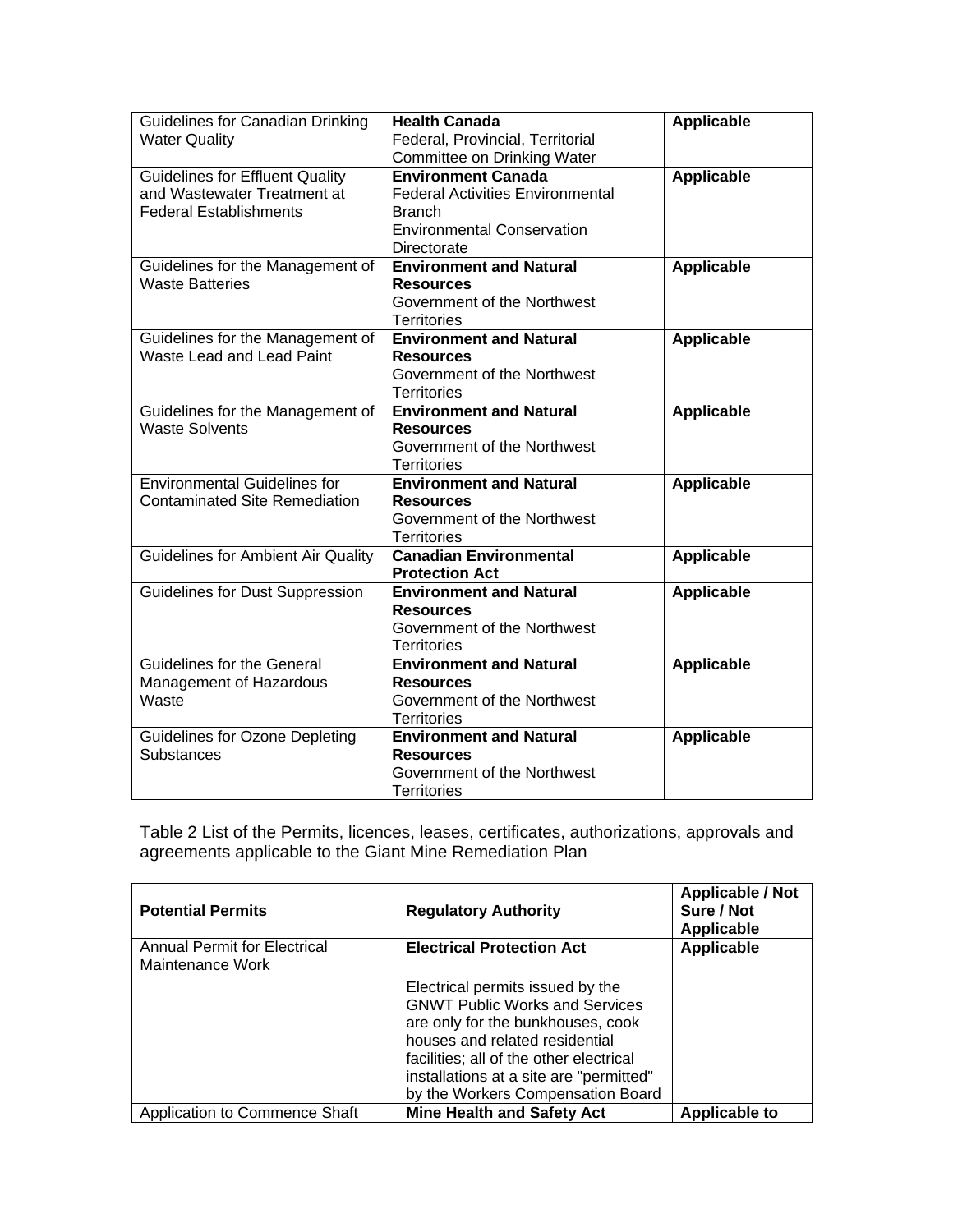| Sinking, Underground Development<br>Work, or the Surface Stripping of an<br>Open Pit for the Purpose of<br><b>Production of Minerals</b> | Chief Inspector of Mines<br><b>Workers Compensation Board</b>                                                                                                               | underground<br>development for<br>the purpose of<br>installing freeze<br>system                                                                |
|------------------------------------------------------------------------------------------------------------------------------------------|-----------------------------------------------------------------------------------------------------------------------------------------------------------------------------|------------------------------------------------------------------------------------------------------------------------------------------------|
| Approval Under the Navigable<br>Waters Protection Act (NWPA)                                                                             | <b>Navigable Waters Protection Act</b><br>Department of Fisheries and Oceans<br>Canadian Coast Guard                                                                        | <b>Applicable</b>                                                                                                                              |
| Archaeologists Permit                                                                                                                    | <b>Northwest Territories</b><br><b>Archaeological Sites Regulations</b><br><b>GNWT Education Culture and</b><br>Employment,<br>Prince of Whales Northern Heritage<br>Centre | <b>Not Applicable</b>                                                                                                                          |
| <b>Blasting Certificate</b>                                                                                                              | <b>Mine Health and Safety Act</b><br>Chief Inspector of Mines, Workers<br><b>Compensation Board</b>                                                                         | Applicable                                                                                                                                     |
| <b>Drilling Authority</b>                                                                                                                | <b>Canada Mining Regulations</b><br>Engineer of Mines, NWT Geology<br>Division, INAC                                                                                        | <b>Not Applicable</b>                                                                                                                          |
| <b>Explosives Use Permit</b>                                                                                                             | <b>Explosives Use Act</b><br>Or<br><b>Mine Health Safety Act</b><br><b>Workers Compensation Board</b>                                                                       | Applicable if<br>used under the<br><b>Explosive Use</b><br>Act (NWT)<br>Not Applicable if<br>used under Mine<br>Health and<br>Safety Act (NWT) |
|                                                                                                                                          |                                                                                                                                                                             |                                                                                                                                                |
| <b>Fisheries Act Authorization</b>                                                                                                       | <b>Fisheries Act</b><br>Fish Habitat Management<br>Department, Department of Fisheries<br>and Oceans                                                                        | <b>Applicable</b>                                                                                                                              |
| <b>Gas Installation Permit</b>                                                                                                           | <b>Gas Protection Act</b><br><b>Electrical / Mechanical Safety</b><br>Division, GNWT Department of<br><b>Public Works and Services</b>                                      | <b>Applicable</b>                                                                                                                              |
| Installation Permit,                                                                                                                     | <b>Boilers and Pressure Vessels Act</b><br><b>Electrical / Mechanical Safety</b><br>Division<br><b>GNWT Department of Public Works</b><br>and Services                      | <b>Applicable</b>                                                                                                                              |
| <b>Land Use Permit MVLWB</b>                                                                                                             | <b>Mackenzie Valley Resource</b><br><b>Management Act</b><br>Mackenzie Valley Land and Water<br><b>Board</b>                                                                | <b>Applicable</b>                                                                                                                              |
| Magazine Licence                                                                                                                         | <b>Explosives Regulations</b><br>Natural Resources Canada                                                                                                                   | <b>Applicable</b>                                                                                                                              |
| <b>Mineral Lease</b>                                                                                                                     | <b>Canada Mining Act</b><br>Indian Northern Affairs Canada                                                                                                                  | <b>Not Applicable</b><br>Subsurface rights<br>withdrawn                                                                                        |
| Notice to Group                                                                                                                          | <b>Canada Mining Act</b><br>Indian Northern Affairs Canada                                                                                                                  | <b>Not Applicable</b>                                                                                                                          |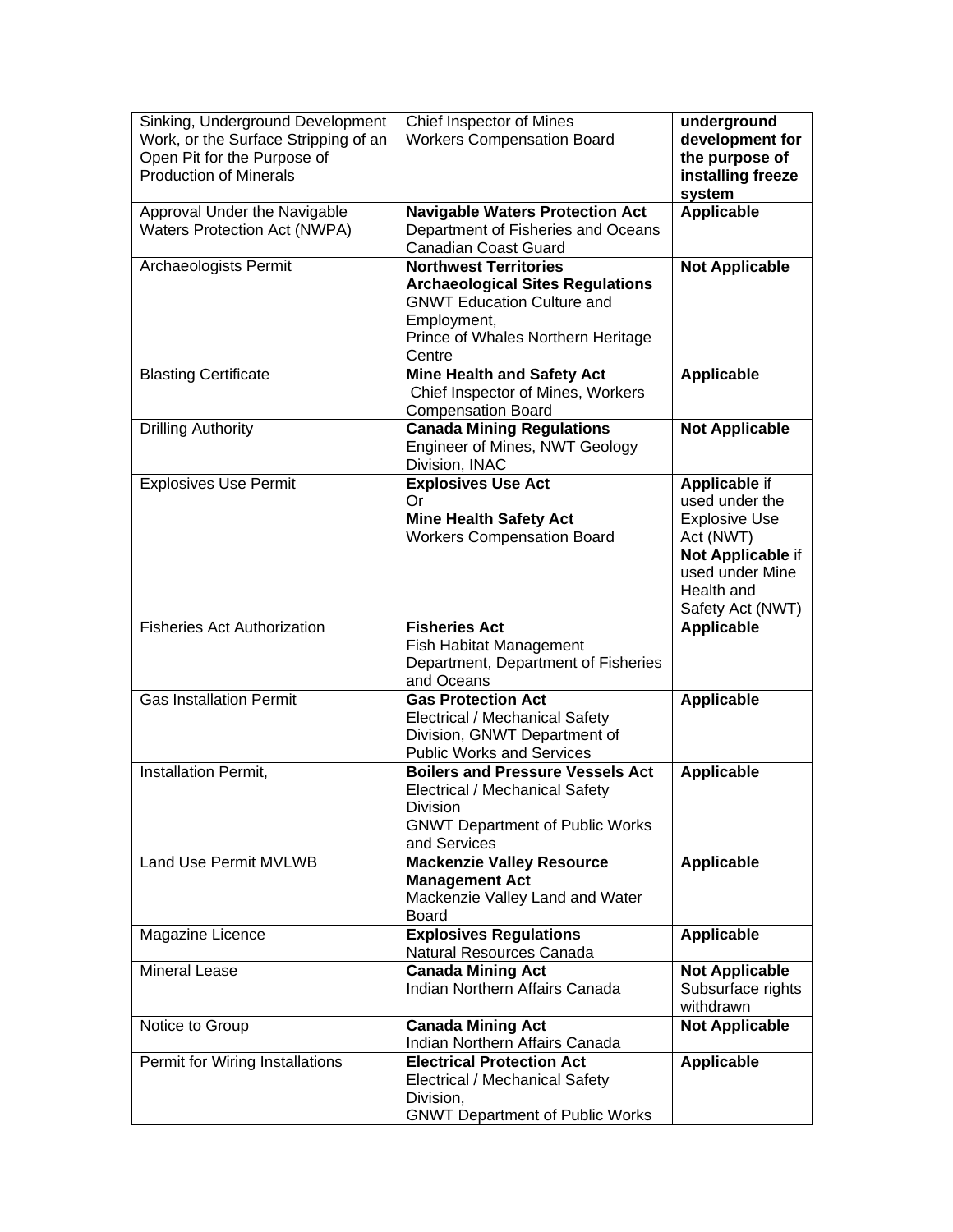|                                    | and Services                                     |                                    |
|------------------------------------|--------------------------------------------------|------------------------------------|
| Permit to Burn                     | City of Yellowknife<br>Yellowknife Fire Division | <b>Applicable</b>                  |
| <b>Permit to Store Detonators</b>  | <b>Mine Health and Safety Act</b>                | <b>Applicable</b>                  |
|                                    | Chief Inspector of Mines,                        |                                    |
|                                    | <b>Workers Compensation Board</b>                |                                    |
| <b>Scientific Research Licence</b> | <b>Scientists Act NWT</b>                        | <b>Applicable for</b>              |
|                                    | Aurora Research Institute                        | certain scientific<br>studies only |
| Surface Lease (DIAND)              | <b>Territorial Lands Act</b>                     | <b>Not Required</b>                |
|                                    | Land Administration, INAC                        | <b>Reserve</b>                     |
|                                    |                                                  | designation                        |
| Water Licences (Mackenzie Valley   | <b>Northwest Territories Waters Act</b>          | <b>Applicable</b>                  |
| Region)                            | Mackenzie Valley Land and Water                  |                                    |
|                                    | Board                                            |                                    |
| <b>Wildlife Research Permit</b>    | <b>Wildlife Act</b>                              | Applicable                         |
|                                    | <b>Wildlife Licenses and Permits</b>             |                                    |
|                                    | Regulations                                      |                                    |
|                                    | <b>GNWT Environment and Natural</b>              |                                    |
|                                    | <b>Resources</b>                                 |                                    |
| <b>Workers' Compensation Board</b> | <b>Workers Compensation Act</b>                  | <b>Applicable</b>                  |
| Requirements                       | <b>Workers Compensation Board</b>                |                                    |
| Hot Work Permit                    | Mine Health and Safety Act, Chief                | <b>Applicable</b>                  |
|                                    | Inspector of Mines, Workers                      |                                    |
|                                    | <b>Compensation Board</b>                        |                                    |
| Mine Hoist Permit                  | Mine Health and Safety Act, Chief                | <b>Applicable</b>                  |
|                                    | Inspector of Mines, Workers                      |                                    |
|                                    | <b>Compensation Board</b>                        |                                    |
| Mine Hoist Certificate             | Mine Health and Safety Act, Chief                | <b>Applicable</b>                  |
|                                    | Inspector of Mines, Workers                      |                                    |
|                                    | <b>Compensation Board</b>                        |                                    |
| Hoist Operator's Certificate       | Mine Health and Safety Act, Chief                | <b>Applicable</b>                  |
|                                    | Inspector of Mines, Workers                      |                                    |
|                                    | <b>Compensation Board</b>                        |                                    |
| <b>Shaft Conveyance Permit</b>     | Mine Health and Safety Act, Chief                | <b>Applicable</b>                  |
|                                    | Inspector of Mines, Workers                      |                                    |
|                                    | <b>Compensation Board</b>                        |                                    |
| Rope Certificate/Test Certificate  | Mine Health and Safety Act, Chief                | Applicable                         |
|                                    | Inspector of Mines, Workers                      |                                    |
|                                    | <b>Compensation Board</b>                        |                                    |
| <b>Underground Mine Rescue</b>     | Mine Health and Safety Act, Chief                | <b>Applicable</b>                  |
| Certificate                        | Inspector of Mines, Workers                      |                                    |
|                                    | <b>Compensation Board</b>                        |                                    |
| St. John Ambulance Standard First  | Mine Health and Safety Act, Chief                | <b>Applicable</b>                  |
| <b>Aid Certificate</b>             | Inspector of Mines, Workers                      |                                    |
| Level I, Level II                  | <b>Compensation Board</b>                        |                                    |
| Canadian Red Cross Standard First  | Mine Health and Safety Act, Chief                | <b>Applicable</b>                  |
| <b>Aid Certificate</b>             | Inspector of Mines, Workers                      |                                    |
|                                    | <b>Compensation Board</b>                        |                                    |
| Canadian Red Cross Standard First  | Mine Health and Safety Act, Chief                | Applicable                         |
| <b>Responder Certificate</b>       | Inspector of Mines, Workers                      |                                    |
|                                    | <b>Compensation Board</b>                        |                                    |
| Asbestos Licence                   | Canada Safety Act Consolidation of               | <b>Applicable</b>                  |
|                                    | Asbestos Safety Regulations R-016-               |                                    |
|                                    | 92                                               |                                    |